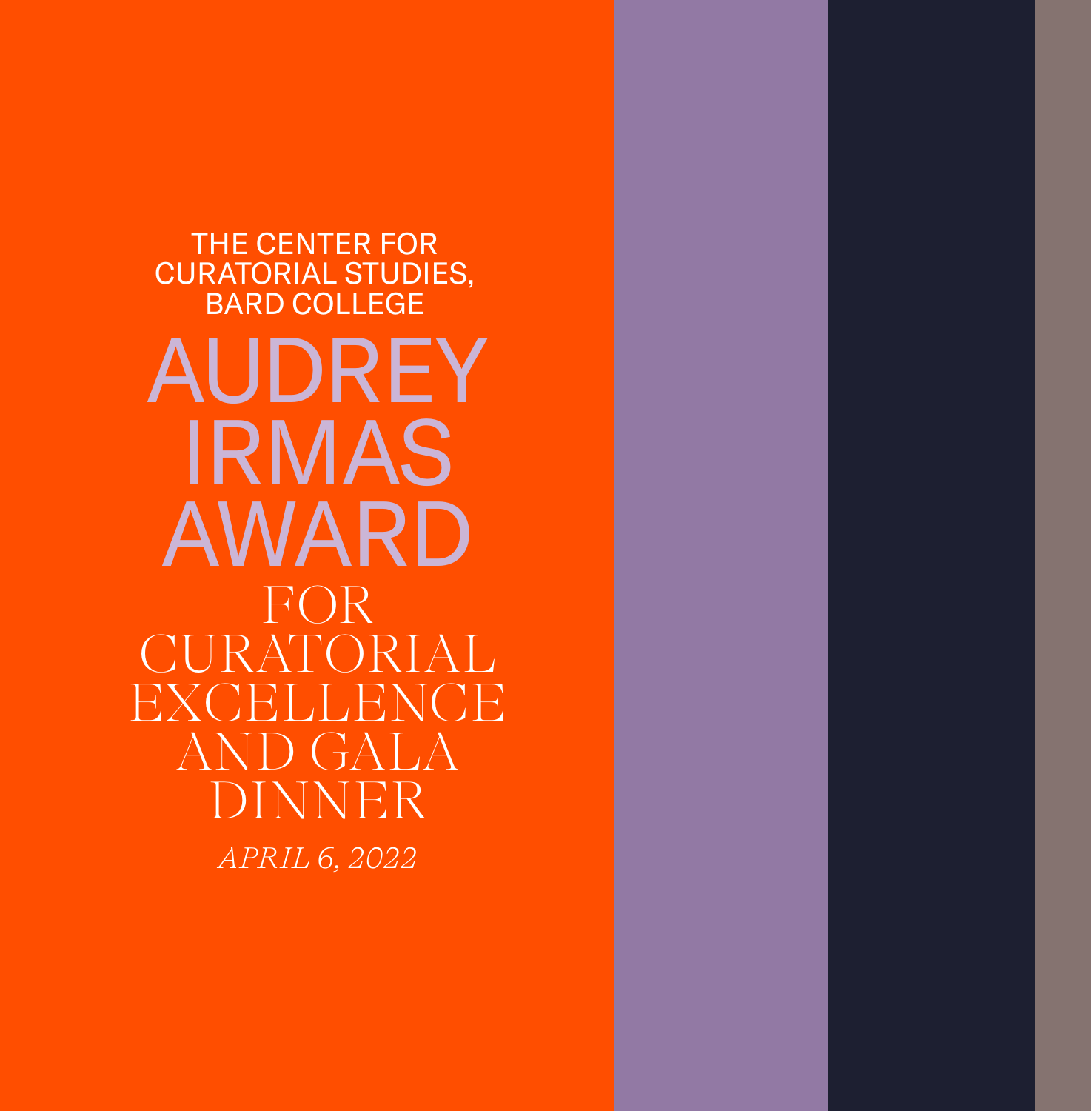## INVITES YOU TO CELEBRATE THE PRESENTATION OF THE CENTER FOR CURATORIAL STUDIES, BARD COLLEGE

# THE 2022 AUDREY IRMAS AWARD FOR CURATORIAL EXCELLENCE TO VALERIE CASSEL OLIVER

# AND THE 2020 AUDREY IRMAS AWARD FOR CURATORIAL EXCELLENCE TO CONNIE BUTLER

WEDNESDAY, APRIL 6, 2022 MANHATTAN WEST PLAZA 395 NINTH AVENUE, NEW YORK CITY

COCKTAILS 6:30PM / DINNER 7:30PM

EVENT IS SUPPORTED BY LONTI EBERS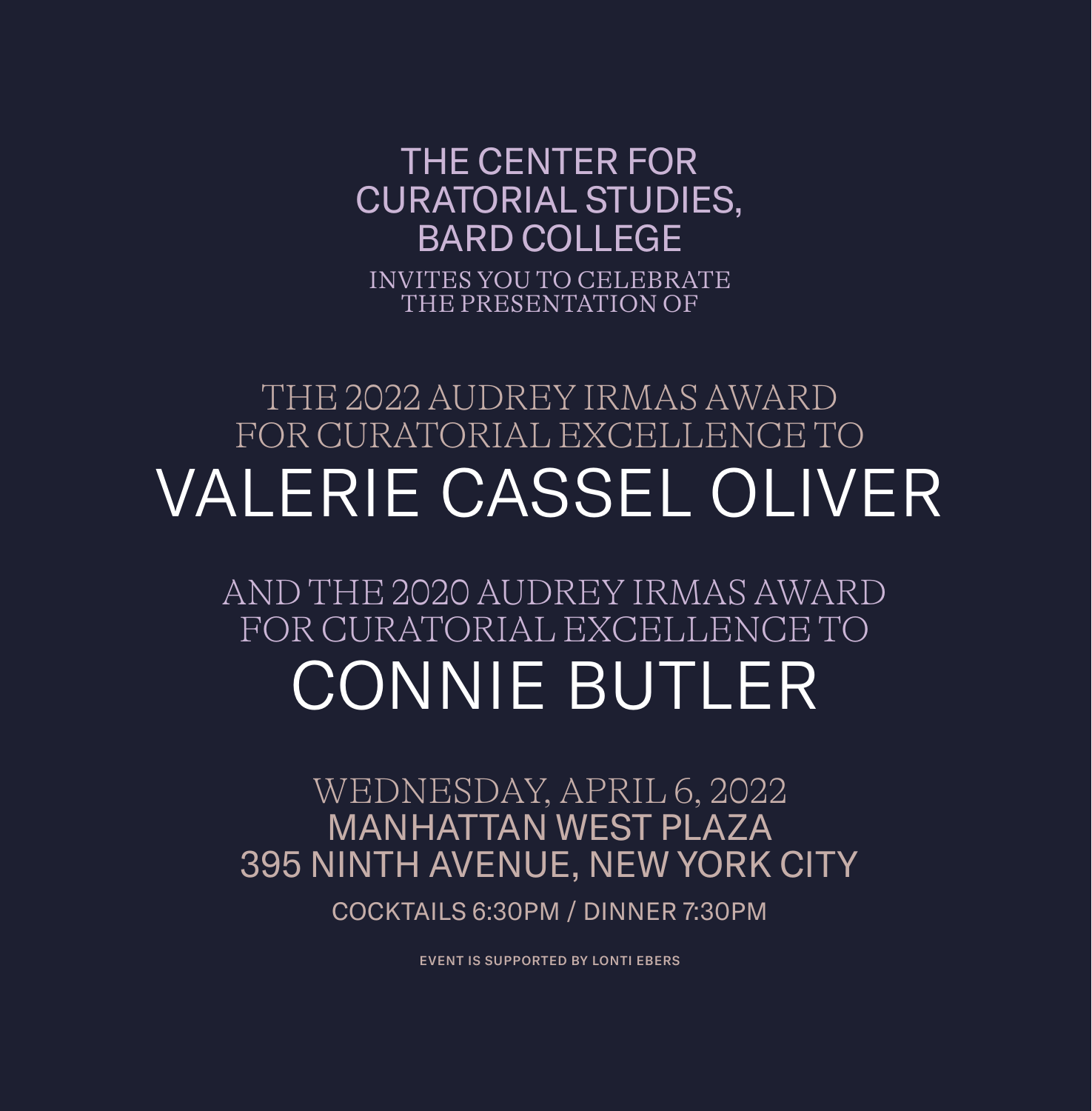### VALERIE CASSEL OLIVER is the Sydney and

Frances Lewis Family Curator of Modern and Contemporary Art at the Virginia Museum of Fine Arts. Prior to her position at the VMFA, she was Senior Curator at the Contemporary Arts Museum Houston. Over her curatorial career, she has organized numerous exhibitions including the acclaimed *Double Consciousness: Black Conceptual Art Since 1970* (2005); *Radical Presence: Black Performance in Contemporary Art* (2012); and *Howardena Pindell: What Remains to be Seen* co-organized with Naomi Beckwith (2018). Most recently, she opened the exhibition, *The Dirty South: Contemporary Art, Material Culture and the Sonic Impulse*, to critical acclaim. The exhibition is currently touring through February 2023.

Cassel Oliver is the recipient of numerous recognitions and awards including a fellowship from the Center of Curatorial Leadership (2009); the High Museum of Art's David C. Driskell Award (2011); the James A. Porter Book Award from Howard University (2018); and most recently, the Alain Locke International Arts Award, Detroit Institute of Art; and the College Arts Association's Excellence in Diversity Award both 2022. She holds an Executive MBA from Columbia University, New York; an M.A. in art history from Howard University in Washington, D.C., and a B.S. in communications from the University of Texas at Austin. PHOTO: TRAVIS FULLERTON

CONNIE BUTLER is the Chief Curator at the Hammer Museum at UCLA, where she has organized numerous exhibitions including the biennial of Los Angeles artists, *Made in L.A.* (2014); *Mark Bradford: Scorched Earth* (2015); and *Marisa Merz: The Sky Is a Great Space* (2017). She also co-curated *Adrian Piper: A Synthesis of Intuitions* which was organized by The Museum of Modern Art and traveled to the Hammer Museum in 2018; *Andrea Fraser: Men on the Line*, (2019); *Lari Pittman: Declaration of Independence* (2019); and *Witch Hunt* (2021) in partnership with ICA, LA. From 2006-2013 she was The Robert Lehman Foundation Chief Curator of Drawings at The Museum

of Modern Art, New York where she co-curated the first major Lygia Clark retrospective in the United States, *Lygia Clark: The Abandonment of Art, 1948- 1988* (2014); and co-curated *On Line: Drawing Through the Twentieth Century* (2010) and mounted *Marlene Dumas: Measuring Your Own Grave*, the first U.S. retrospective of the artist's career. Butler also organized the groundbreaking survey *WACK! Art and the Feminist Revolution* (2007) at the Museum of Contemporary Art, Los Angeles, where she was curator from 1996-2006. PHOTO: MARK HANAUER



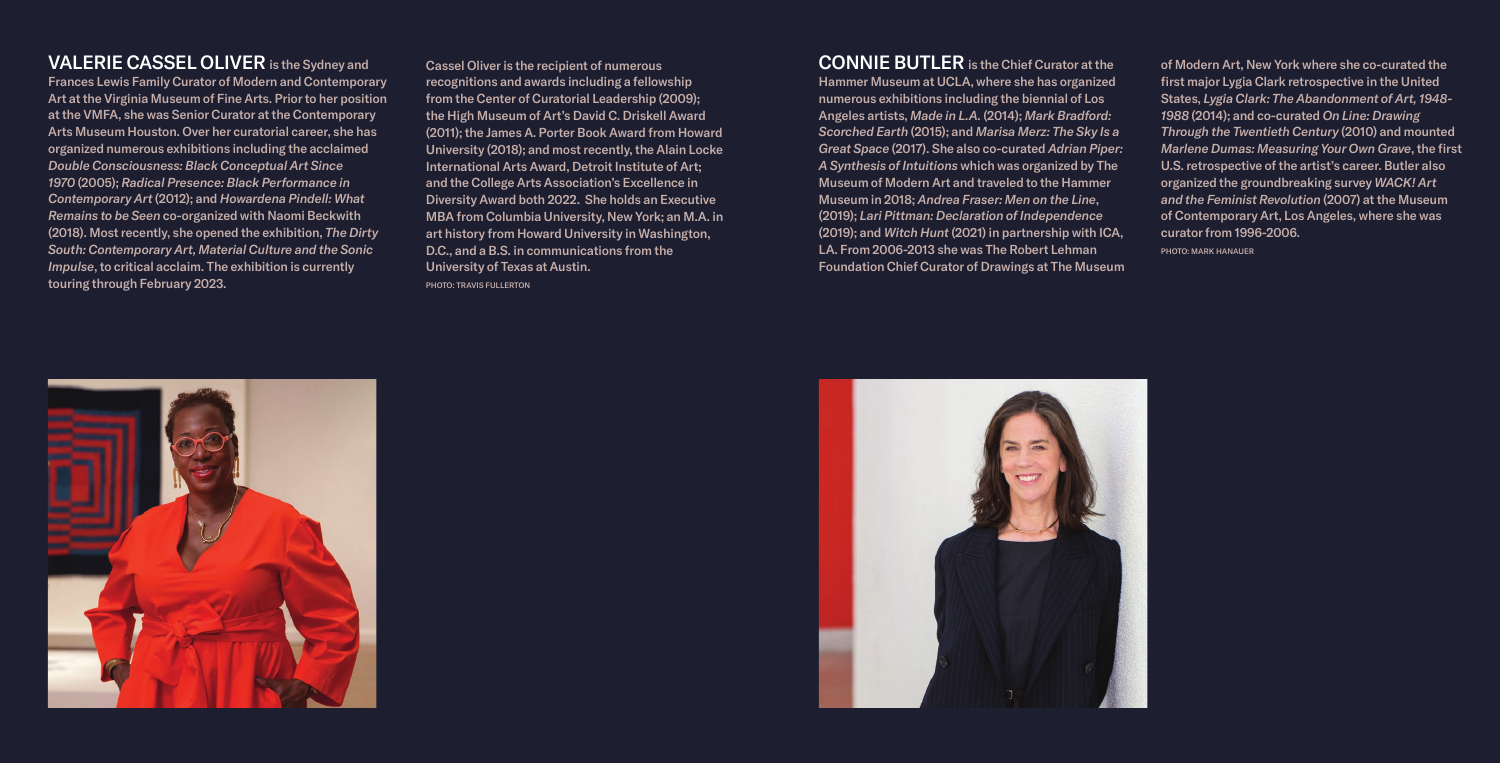#### PAST RECIPIENTS OF THE AWARD FOR CURATORIAL EXCELLENCE

2019, Carolyn Christov-Bakargiev presented by Patrizia Sandretto Re Rebaudengo

2018, Lia Gangitano presented by Renée Green

2017, Nicholas Serota presented by Annabelle Selldorf

2016, Thelma Golden presented by Glenn Ligon

2015, Christine Tohmé and Martha Wilson presented by Susanne Ghez, Jay Sanders, and Audrey Irmas

2014, Charles Esche presented by Lauren Cornell and Audrey Irmas

2013, Elisabeth Sussman presented by Robert Gober and Audrey Irmas

2012, Ann Goldstein presented by Johanna Burton and Audrey Irmas

2011, Helen Molesworth and Hans Ulrich Obrist presented by Tom Eccles and Josiah McElheny

2010, Lucy Lippard presented by Hans Haacke

2009, Okwui Enwezor presented by Isaac Julien

2008, Catherine David presented by Jeff Wall

2007, Alanna Heiss presented by Brian O'Doherty

2006, Lynne Cooke and Vasif Kortun presented by Roland Augustine and Richard Serra

2005, Kathy Halbreich and Mari Carmen Ramírez presented by Vishakha N. Desai and Lowery Stokes Sims

2004, Walter Hopps presented by Ann Temkin, James Rosenquist, and Donald Saff

#### 2022 GALA CO-CHAIRS

### Lonti Ebers and Martin Eisenberg

#### CCS BARD BOARD OF GOVERNORS

Amy Cappellazzo, Lori Chemla, Lonti Ebers, John Garcia, Marieluise Hessel, Maja Hoffmann, Audrey Irmas, Scott Lorinsky, Patrizia Sandretto Re Rebaudengo, Melissa Schiff Soros, Annabelle Selldorf, Lowery Stokes Sims, Michael Ward Stout, and Avery Willis Hoffman

2003, Kynaston McShine presented by Anne d'Harnoncourt and Vito Acconci

2002, Susanne Ghez presented by Gary Garrels, Diana Thater, and Okwui Enwezor

2001, Paul Schimmel presented by David Ross and Robert Gober

2000, Kasper König presented by Lynne Cooke and Richard Artschwager

1999, Marcia Tucker presented by Kirk Varnedoe, Lowery Stokes Sims, and Bruce Nauman

1998, Harald Szeemann presented by Kathy Halbreich

#### BOARD OF TRUSTEES OF BARD COLLEGE

James C. Chambers '81, *Chair* Emily H. Fisher, *Vice Chair* George F. Hamel Jr., *Vice Chair* Elizabeth Ely '65, *Secretary; Life Trustee* Stanley A. Reichel '65, *Treasurer; Life Trustee*

Fiona Angelini Roland J. Augustine Leonard Benardo Leon Botstein<sup>+</sup>, *President of the College* Mark E. Brossman **Jinging Cai** Marcelle Clements '69, *Life Trustee* The Rt. Rev. Andrew M. L. Dietsche,  *Honorary Trustee* Asher B. Edelman '61, *Life Trustee* Robert S. Epstein '63 Barbara S. Grossman '73,  *Alumni/ae Trustee* Andrew S. Gundlach Matina S. Horner<sup>+</sup> Charles S. Johnson III '70 Mark N. Kaplan, *Life Trustee* George A. Kellner Mark Malloch-Brown

Fredric S. Maxik '86 Juliet Morrison '03 James H. Ottaway Jr., *Life Trustee* Hilary Pennington Martin Peretz, *Life Trustee* Stewart Resnick, *Life Trustee* David E. Schwab II '52, *Life Trustee* Roger N. Scotland '93,  *Alumni/ae Trustee* Annabelle Selldorf Mostafiz ShahMohammed '97 Jonathan Slone '84 Alexander Soros Jeannette H. Taylor<sup>+</sup> James A. von Klemperer Brandon Weber '97, *Alumni/ae Trustee* Susan Weber Patricia Ross Weis '52 +ex officio

#### CCS BARD BOARD OF GOVERNORS

Martin Eisenberg, *Chairman* Leon Botstein<sup>+</sup> Amy Cappellazzo Lori Chemla Lonti Ebers John Garcia Marieluise Hessel, *Founding Chairman*  Maja Hoffmann Audrey Irmas, *emeritus* Scott Lorinsky Patrizia Sandretto Re Rebaudengo Melissa Schiff Soros Annabelle Selldorf Lowery Stokes Sims Michael Ward Stout Avery Willis Hoffman Tom Eccles, *Executive Director*

Lauren Cornell, *Director of the Graduate Program and Chief Curator*

The Center for Curatorial Studies at Bard College (CCS Bard) was founded in 1990 as an exhibition and research center for the study of late twentieth-century and contemporary art and culture and to explore experimental approaches to the presentation of these topics and their impact on our world. Since 1994, the Graduate Program has actively sought perspectives underrepresented in contemporary art and cultivated a student body representing a diverse spectrum of backgrounds in a broad effort to transform the curatorial field. The Graduate Program is uniquely situated within the Center's tripartite resources: the internationally renowned CCS Bard Library and Archives and the Hessel Museum of Art with its rich permanent collection—altogether, amounting to one of the world's most forward-thinking teaching and learning environment for contemporary curatorial practice and scholarship. Dynamic and multifaceted in its programming, CCS Bard's annual program includes public events, symposia, exhibitions, and publications which consistently explore the critical potential of the institutions and practices of exhibition-making.

**IIICCS BARD**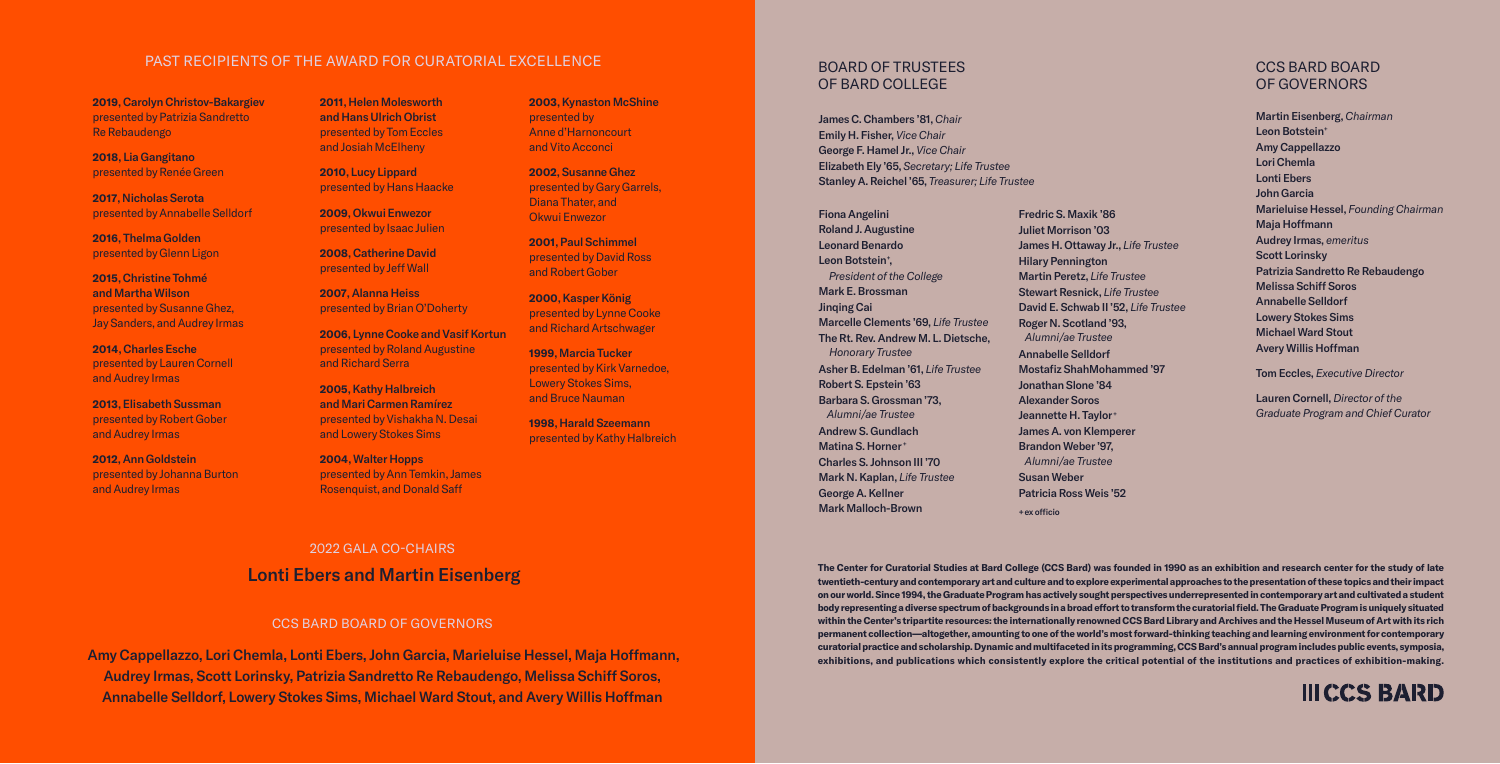## THE CENTER FOR CURATORIAL STUDIES, BARD COLLEGE AUDREY IRMAS AWARD FOR CURATORIAL EXCELLENCE AND GALA DINNER

*WEDNESDAY, APRIL 6, 2022*

The gala supports student scholarships, the student-curated exhibition program, and other academic and public programs at the Center for Curatorial Studies.

Proof of COVID-19 vaccination will be required to attend.

| (Please print your name as you would like it to be listed in the program)                                                  |  |  |  |  |
|----------------------------------------------------------------------------------------------------------------------------|--|--|--|--|
|                                                                                                                            |  |  |  |  |
|                                                                                                                            |  |  |  |  |
|                                                                                                                            |  |  |  |  |
|                                                                                                                            |  |  |  |  |
|                                                                                                                            |  |  |  |  |
|                                                                                                                            |  |  |  |  |
|                                                                                                                            |  |  |  |  |
| Email: <b>Example 2008</b> Service Contractor Contractor Contractor Contractor Contractor Contractor Contractor Contractor |  |  |  |  |
|                                                                                                                            |  |  |  |  |
| Enclosed is my payment of \$                                                                                               |  |  |  |  |